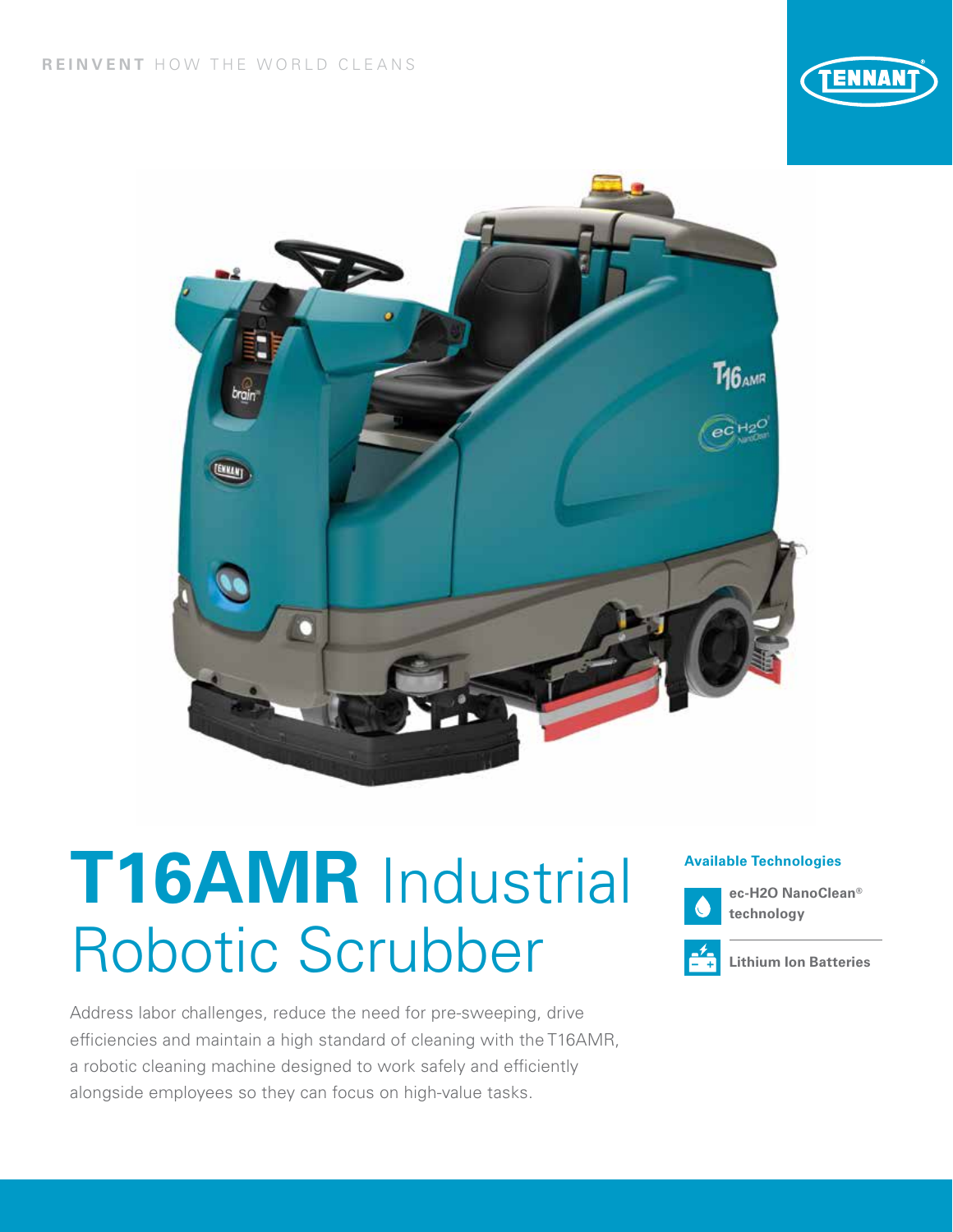## An **Industrial Robotic** Solution



- **1. Maintain health and safety** of employees and guests with on-board safety measures like cameras and sensors.
- **2. Monitor cleaning performance** and other key metrics with both daily and weekly reporting.
- **3. Enhance user experience** with intuitive controls, on-board learning center and operatorcentric design.
- **4. Clean up to 15 hours in a 24-hour period** with the maintenance-free Lithium Ion battery option.
- **5. Prevent squeegee damage** with rear squeegee protection kit and suite of sensors.
- **6. Save time and ensure proper maintenance**  with yellow touch points.
- **7. Support employee and facility safety** with full LED safety package, including a standard forward projection blue light to alert personnel of the AMR's location and direction of travel.
- **8. Easily maintain flooded lead acid batteries,** if chosen, with single point battery watering system.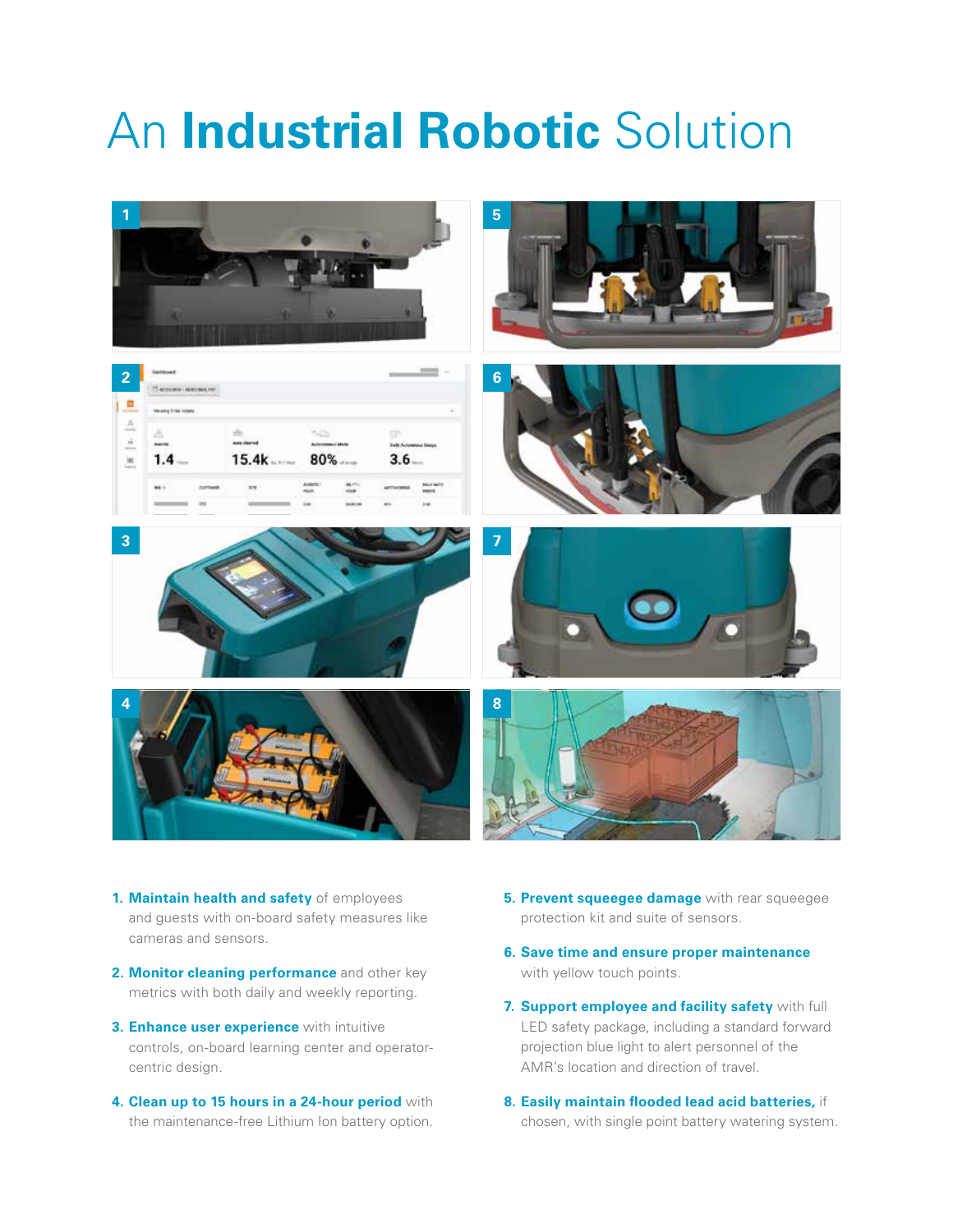## Inside the **T16AMR**



- **1. Reduce detergent usage and use less water,**  both saving you money and minimizing your environmental impact, with ec-H2O NanoClean® technology.
- **2. Clean thoroughly in a single pass** with a cylindrical scrub head and high-performance vacuum system.
- **3. Engineered for safety,** the T16AMR operates in complex, real world environments with BrainOS® advanced vision-based technology.
- **4. Choose the right power source for your facility:** high-capacity lithium ion or flooded lead acid batteries. See below for additional details.
- **5. Clean larger and more open environments** in industrial facilities with a high-powered lower LIDAR system.
- **6. Enhance user experience** and simplify maintenance troubleshooting with intuitive controls and operator-centric design.

#### **WHICH POWER SOURCE IS BEST FOR YOU?**

#### **High Capacity Lithium Ion Batteries**

- Up to 15 hours\* of use within a 24 hour period
- **Opportunity charging available at any time**
- **Maintenance-free power source**

#### **Flooded Lead Acid Batteries**

- Clean up to 4 hours per day
- Single shift cleaning
- **Single point battery watering system**